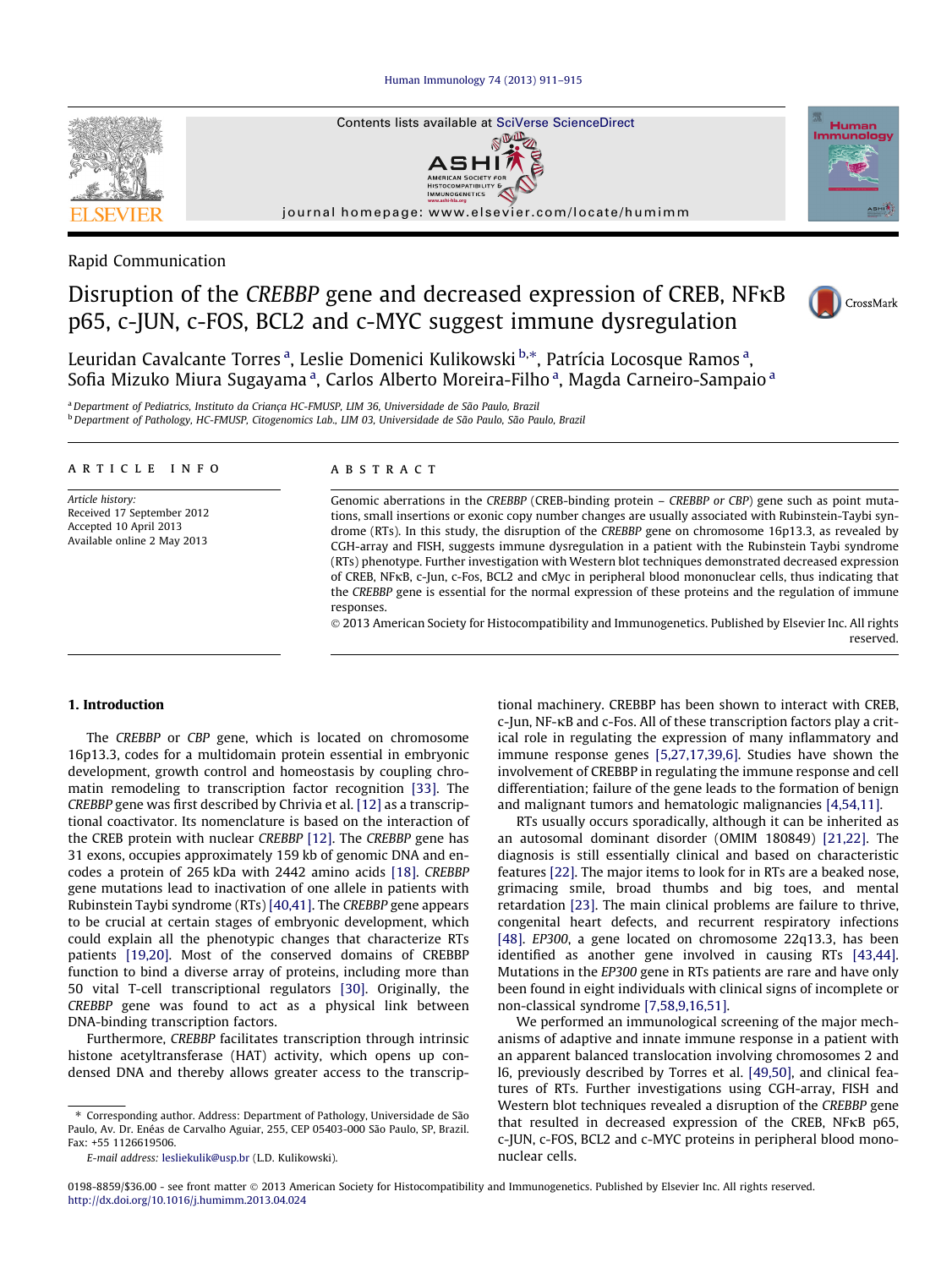# 2. Materials and methods

# 2.1. Clinical report

The patient is the third child of healthy unrelated parents. She was born pre-term by cesarean section; her birth weight was 1900 g (below the 5th percentile), her length was 47 cm (5th – 10th percentile), and her head circumference was 36 cm (75th percentile). Her global development was delayed: she could sit without support at 13 months, walk unassisted at 2.5 years, had toilet control at 4 years and she spoke her first meaningful words at 18 years. She had frequent feeding problems during her first five years of life. Splenomegaly was noted at 21 years of age.

At 23 years of age, the patient's weight was 61 kg (50th – 75th percentile), her height was 139.5 cm (below the 3rd percentile) and her OFC was 49.5 cm (below the 3rd percentile). She was found to have highly arched eyebrows, down-slanting palpebral fissures, a beaked nose, a nasal septum that extended below the alae nasi, a highly arched palate and posteriorly angulated ears. She also had broad, radially deviated thumbs and broad halluces. She presented mild leukocytosis (11,000–13,000/mm<sup>3</sup>) despite the absence of clinical signs of infection. A high rate of B cell apoptosis and a 40–50% decrease of the total polymorphonuclear leukocyte count with dysgranulopoietic granulocytes were also observed by hemogram.

# 2.2. DNA isolation

Blood samples from the patient and her parents were collected with vacuum-EDTA after informed consent (approved by the Research Ethics Committee of HC-FMUSP CAPPESQ number 1158/ 07). DNA extraction was carried out using the Qiagen QIAamp® DNA blood mini kit (Valencia, CA, USA).

#### 2.3. Western blot analysis

Peripheral blood mononuclear cells (PBMCs) were isolated from one RTs patient and controls. Total protein was extracted using a PARIS™ Kit (Applied Biosystems, Ambion, USA) and a mixture of protease inhibitors according to the manufacturer's protocol. Protein concentration was determined using a Nanovue spectrophotometer (GE Healthcare, Piscataway, NJ, USA).

Protein samples from each subject were individually loaded (60  $\mu$ g per lane) onto 10% acrylamide gels, resolved by electrophoresis, and transferred onto nitrocellulose membranes. Membranes were blocked with 5% milk and subsequently incubated overnight at  $4^{\circ}$ C with the following primary antibodies: anti-CREB (1.0 µg/ mL), anti-cFOS (0.2  $\mu$ g/mL), anti-cJUN (0.5  $\mu$ g/mL), anti-NF $\kappa$ B p65  $(0.5 \text{ µg/mL})$ , anti-BCL2  $(1.0 \text{ µg/mL})$  and anti-cMYC  $(0.5 \text{ µg/mL})$ . All the antibodies used in this study were obtained from Chemicon (Millipore, USA). Primary antibodies were detected by horseradish peroxidase (HRP)-conjugated secondary antibodies. Membranes were developed using Luminol Western Blotting Substrate according to the manufacturer's instructions (Millipore, USA) and detected by chemiluminescence. The obtained bands were quantitated and photographed in the LAS 4000 (Fujifilm, SA) using Image 4000 software (Fujifilm, SA).

#### 3. Molecular cytogenetic analysis

## 3.1. Array-CGH studies

Agilent Human Genome CGH 244A microarrays (Agilent Technologies, Santa Clara, CA, USA) containing unique oligonucleotides representing 244,000 probes with an average probe spacing across the human genome of 6.4 Kb were used for the CGH-array experiments. Human genomic DNA from multiple anonymous male donors was obtained from Promega Corporation (Madison, USA) and used as a control. A microarray assay was performed using the Agilent Human Genome CGH 244A microarray according to the manufacturer's protocol version 2.0 (August 2005) for Oligonucleotide Array-Based CGH for high-throughput whole genomic DNA analysis (Agilent Technologies, Inc., Palo Alto, USA). The array was scanned and analyzed using an Agilent 2565AA DNA microarray scanner (Agilent Technologies, Inc., Palo Alto, USA) and Feature Extraction software, respectively, according to NCBI 36/hg 18 annotations.

#### 3.2. Fluorescence in situ hybridization (FISH)

Blood samples from the patient and her parents were processed by standard cytogenetic procedures. FISH was performed on metaphase cells using different cosmid probes (RT1, RT100, RT102, RT191, RT203, and RT166) that cover the entire CREBBP gene except for the  $\sim$ 5 kb uncloned area between RT203 and RT166. A chromosome 16-specific centromeric probe was co-hybridized with probe pHUR195 in accordance with [41], with modifications. FISH with probes RP11-690I21 from 2q37.1 and RP11-90D1 from 2p16.1 was also used to investigate chromosomal breakpoints (probes were obtained from Baylor College of Medicine-Medical Genetics Laboratories, Houston, Texas) [32].

# 4. Results

#### 4.1. Cytogenetic and molecular findings

The previous GTG-banding chromosome analyses of the patient demonstrated a 46,XX,t(2;16) karyotype, suggesting a balanced translocation. The parents presented normal karyotypes.

Because no apparent deletions in the CREBBP gene that could explain the RTs phenotype were identified, CGH-array analysis was performed to investigate the presence of microdeletions or other genomic imbalances not detected by standard techniques such as GTG-banding.

The CGH-array result showed that the patient carried benign copy number alterations, namely, losses of approximately 400 bp at 19p13.3 (794,778–795,178) also present in patient's father, and losses at 16q23 (76,938,523–76,938,923) that contain no genes or evidence in the literature associated with any pathogenic features. The patient's mother also carried a small deletion of approximately 232 bp at 16p13.3 (2,638,381–2,638,612) with no clinical significance [14,26]. Quite surprisingly, microdeletions in the 16p13.3 region were not detected in the patient as expected. Subsequent FISH analysis showed that the translocation revealed in classical karyotype analysis in fact involved the short arms of chromosomes 2 and 16. The corrected karyotype is 46,XX.ish  $t(2;16)(p11.2;p13.3)$  (RT100+,RT166-;RT100+;RT166). Therefore, we concluded that the CREBBP gene is disrupted by this genomic rearrangement (Fig 1).

# 4.2. Western blot findings

Western blot analysis showed low amounts of CREB, NFKB p65, AP-1 (c-Jun and c-Fos), Bcl2 and cMyc in the patient's peripheral blood mononuclear cells. Image quantification analysis showed that the expression of these proteins was diminished by 50% in the patient's cells when compared to two healthy controls, as depicted in Fig. 2.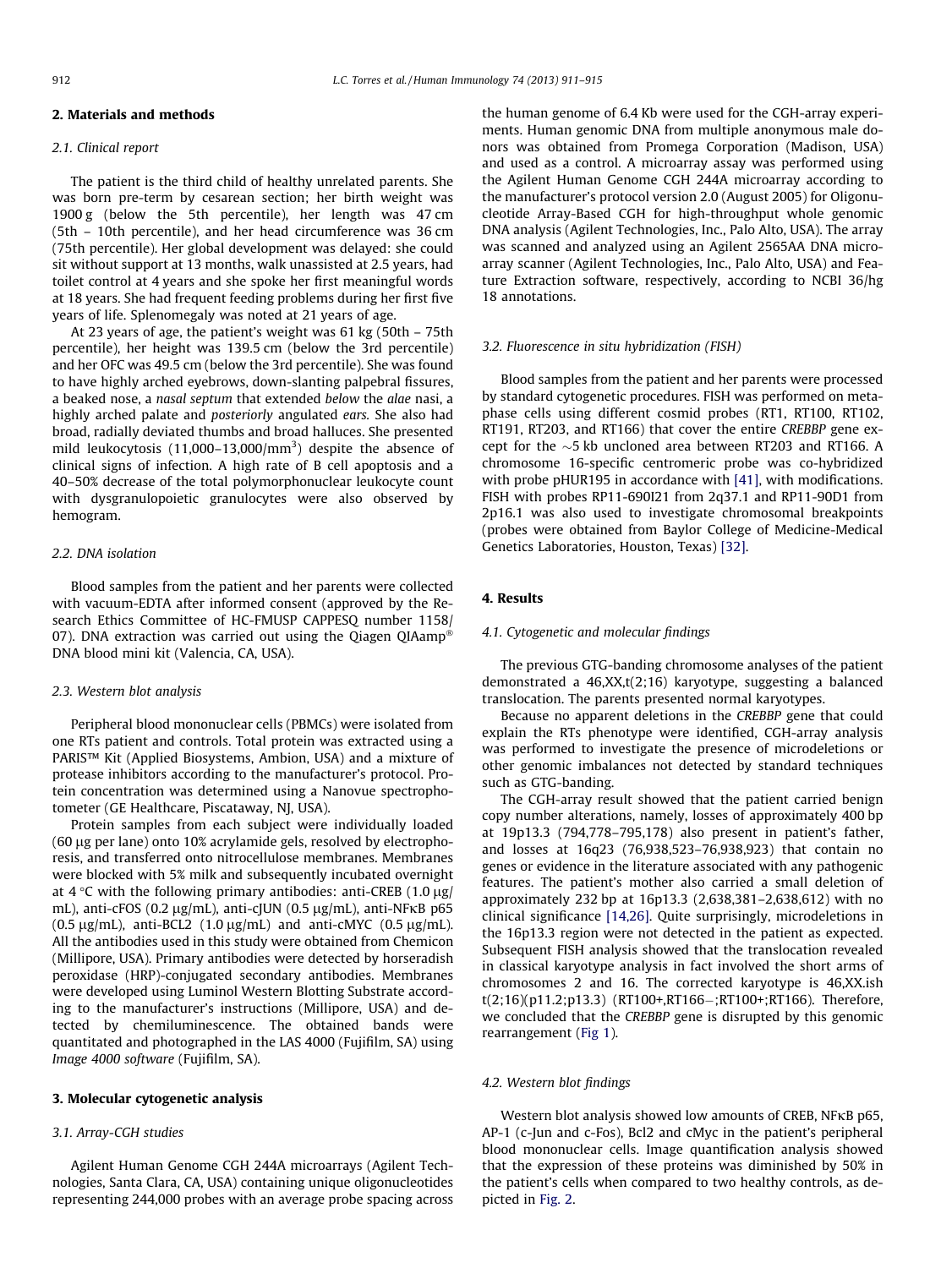

CNVs: Copy number alterations; VOUS: CNV with Uncertain clinical significance; likely benign; Benign CNVs: represents a common polymorphism.

Fig. 1. (A) FISH with probes RP11-690I21 (green signal at 2q37.1), RP11-90D1 (red signal at 2p16.1), RT100 and RT166 (red signals at 16p13.3). The arrows indicate the derivative chromosomes. (B) Ideogram showing the RT100 and RT166 probes positions in CREBBP gene. (C) Images of the derivative chromosomes 2 and 16 in G band showing probes hybridization positions. (D) Ideogram showing CGH-array results and CNVs interpretation according Miller et al, 2010 [14].

## 5. Discussion

Most patients with RTs present with recurrent respiratory tract infections and demonstrate elevated susceptibility to infections during infancy and childhood. It was thought that these infections were due to structural abnormalities, microaspiration, and/or gastroesophageal reflux ([36]).

In the present study, we demonstrated that the disruption of one CREBBP allele due to a chromosomal translocation affected a subset of CREBBP-interacting factors and led to reduced production of NFKB, c-Jun, c-Fos, Bcl2 and c-MYC in the patient's mononuclear cells.

Thus far, the effects of CREBBP gene mutations on the RTs phenotype could only be studied in animal models of RTS. CREBBP and EP300 knockout mice or mutant heterozygote mice for both genes die as embryos. In addition, loss of CREBBP and EP300 is highly deleterious to T and B lymphocytes in mice [37,52,31].

The activity of some transcription factors, such as c-JUN, c-FOS, and c-MYC, is regulated by their interaction with CREBBP transcription coactivators. The NFKB, c-Jun, c-Fos, Bcl2 and c-MYC were shown to be active in several animal models of inflammation and immunosupression [10,13,24,29,35,42].

Furthermore, in transgenic mice that have a dominant inhibitory form of CREB, the expression of several Activator Protein 1 (AP-1) family members that include cFos and cJun, was specifically reduced in thymocytes, suggesting that CREB plays an important role in regulating the expression of AP-1 by T cells. In human cells, CREB, ATF-2, and c-Jun are recruited to the proximal promoter of IFN- $\gamma$  and regulate IFN- $\gamma$  transcription in response to microbial pathogens. Additionally, ATF-2 controls the expression of CREB and c-Jun during T cell activation [8,45]. AP-1 is a heterodimer containing Fos and Jun proteins that can regulate the transcription of multiple lymphokines, chemokines, and cell surface receptor genes, as well as directly facilitate entry of T cells into the cell cycle [46,28]. Moreover, the NF- $\kappa$ B transcription factor participates in the immune response to infection. The incorrect regulation of  $NF$ - $KB$  has been linked to cancer, inflammatory and autoimmune diseases, septic shock, viral infection, and defects in immune development ([19,20,55]). NF- $\kappa$ B p65 and CREBBP can form two distinct interactions: a phosphorylation-independent interaction that involves the C-terminal region of p65 and the N-terminal region of CREBBP and a phosphorylation-dependent interaction that requires phosphorylation of serine 276 of p65 and the KIX region of CREBBP [38,57]. Baeuerle et al. showed that  $IKK\beta/NFKB$  is an essential mediator of the immune response and the inflammatory process [3]. NFKB is major transcription factor in immune cells and is responsible for the production of proinflammatory cytokines and other important factors to the inflammatory response [3].

Some investigators have suggested that recruitment of CREBBP to p65-containing NF- $\kappa$ B complexes is essential for transcriptional activity and that this interaction between p65 and CREBBP is an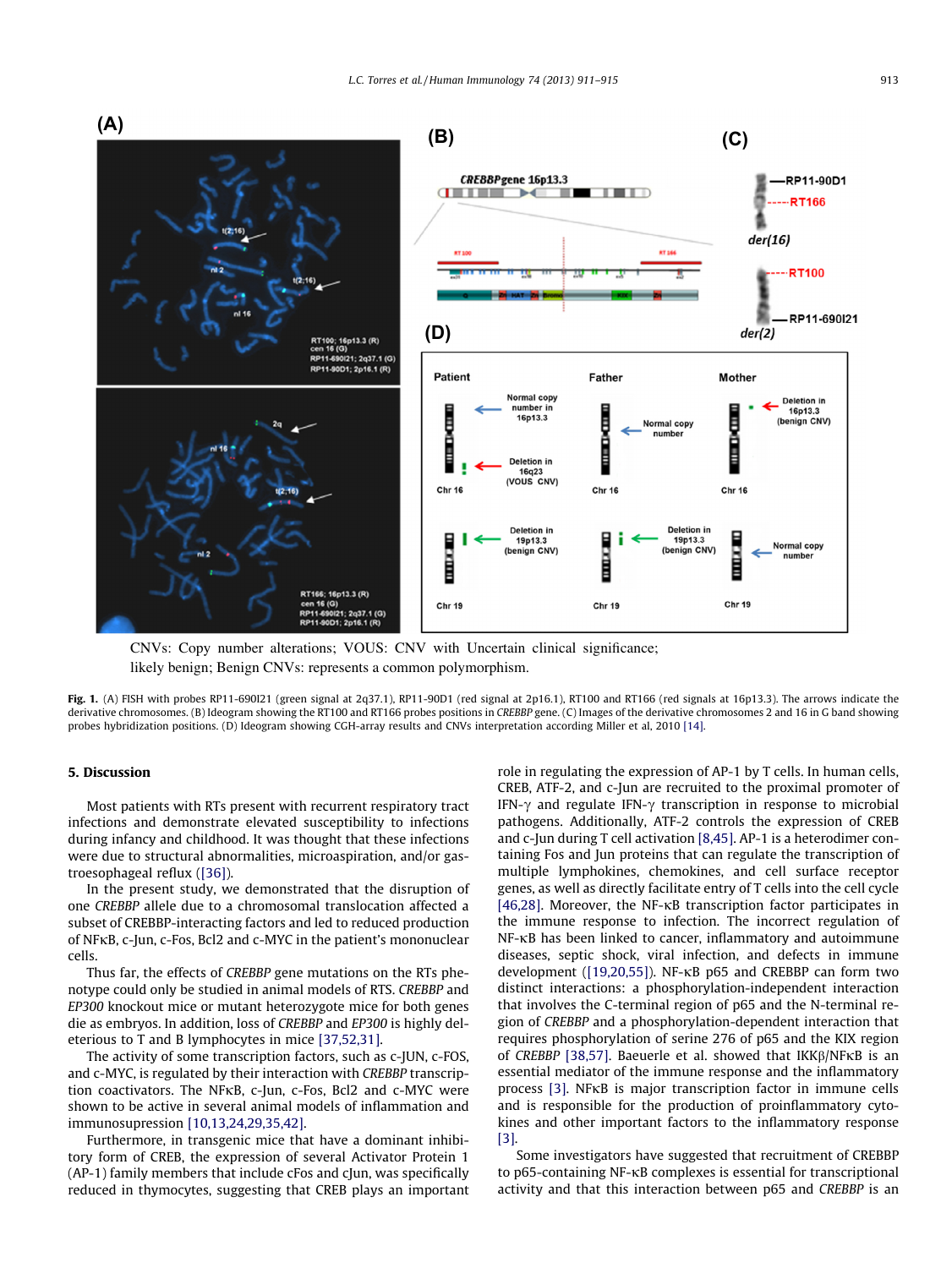



important requirement for efficient transcription by  $NF-\kappa B$ [38,57,45].

Wilson et al. [56] have demonstrated that CREB is an important transcription factor of the BCL-2 gene in B cells and that CREB interacts with the BCL-2 promoter after activation of these cells, enabling the expression of BCL-2, which culminates in the protection of the cells from apoptosis. Thus, BCL-2 has an important role in not only saving the cells from apoptosis but also inhibiting cell proliferation by regulating the expression of another gene called c-MYC [1]. Vaux et al. [53] first demonstrated that c-Myc causes cell death when growth factors are deprived, that Bcl-2 can enhance the survival of c-myc expressing cells and that Bcl-2 collaborates with c-Myc to immortalize pre-B cells. The Bcl-2 protein can inhibit apoptosis and cell proliferation by regulating the expression of c-MYC. Arcinas et al. [1] showed that decreased cellular BCL-2 levels led to increased expression of c-MYC. Therefore, the relationship between the effects of the BCL-2 and c-MYC genes on lymphomas was attributed to the ability of Bcl-2 to prevent the apoptosis and cell proliferation induced by c-MYC [15]. The MYC transcription factor is one of the most important somatically mutated oncogenes in human cancer [2,34,47].

Given that the patient represents a natural knockout human model for inactivation of the CREBBP gene, we suggest that this gene is essential for normal co-expression of the CREB, NFKB p65, c-JUN, c-FOS, BCL2 and c-MYC transcription factors in peripheral blood mononuclear cells.

The known haploinsufficient genes show higher levels of expression during early development and tissue specificity.

Regarding functional interaction, the human CREBBP gene most likely has more interaction partners and complex network proximity to other known haploinsufficient genes. This study indicates that CREBBP haploinsufficiency disrupts this interaction mechanism, thereby most likely causing the immune dysregulation observed in RTS [25].

Furthermore, the presence of structural genomic alterations in CREBBP, as well as gene dosage imbalance, may affect not only locus but also gene regulation in RTS patients.

#### Acknowledgments

The authors thank the patients, their families, the Brazilian RTs support group (http://www.artsbrasil.org.br), and FAPESP (Grants 07/56491-1 and 09/53105-9) for financial support.

#### References

- [1] Arcinas M, Heckman CA, Mehew JW, Boxer LM. Molecular mechanisms of transcriptional control of bcl-2 and c-myc in follicular and transformed lymphoma. Cancer Res 2001;61:5202–6.
- [2] Aulmann S, Adler N, Rom J, Helmchen B, Schirmacher P, Sinn HP. C-myc amplifications in primary breast carcinomas and their local recurrences. J Clin Pathol 2006;59:424–8.
- Baeuerle PA, Baltimore D. NFkappaB: ten years after 1. Cell 1996;87:13-20.
- [4] Baldwin Jr AS. The NF-kappa B and I kappa B proteins: new discoveries and insights review. Annu Rev Immunol 1996;14:649–83.
- [5] Bannister AJ, Kouzarides T. The CREBBP co-activator is a histone acetyltransferase. Nature 1996;3:19–26.
- [6] Barnes PJ. Anti-inflammatory actions of glucocorticoids: molecular mechanisms. Clin Sci 1998;94:557–72.